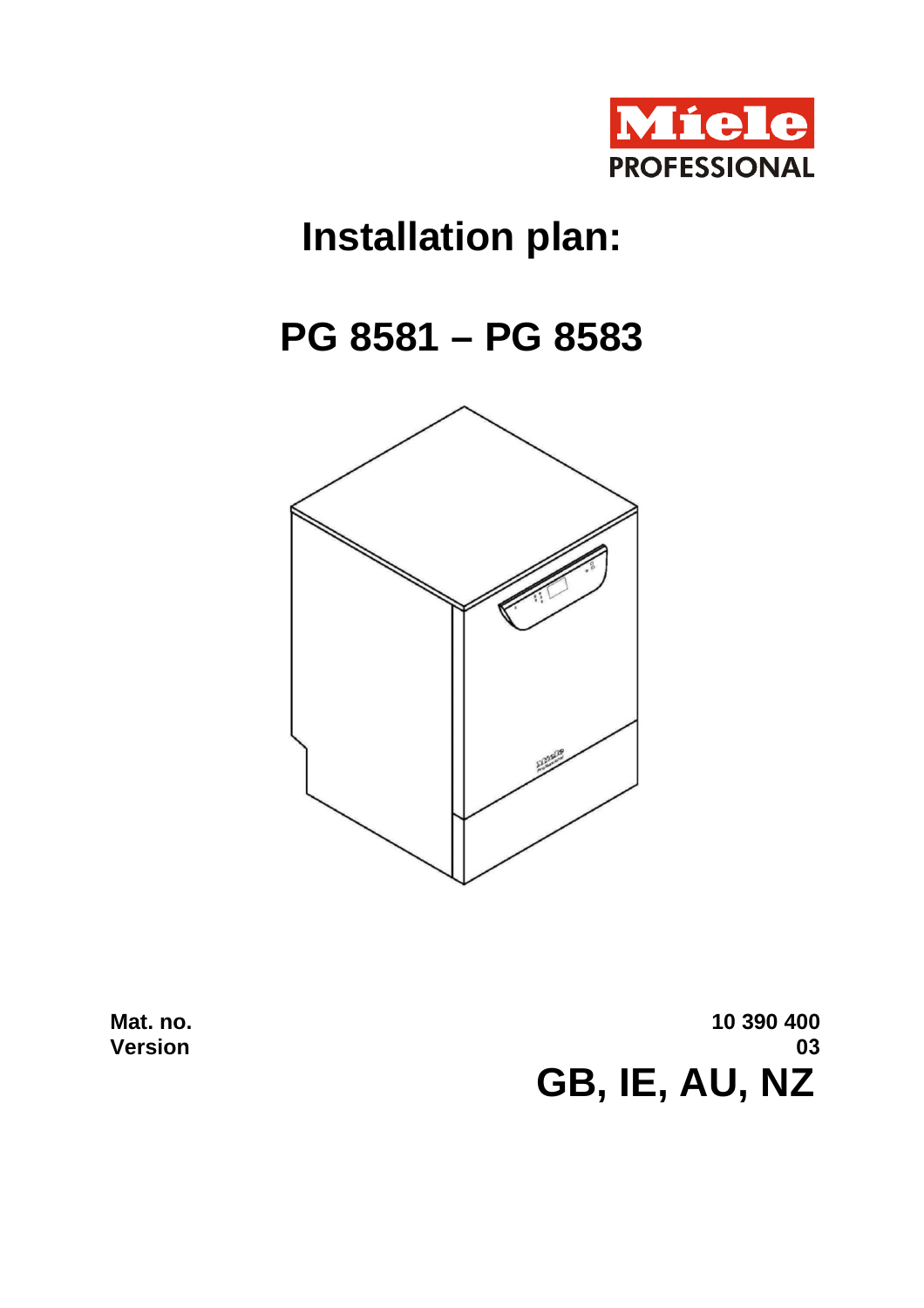## **Technical data sheet**



Washer-disinfector **PG 8581 - 8583** 

Legend:  $\bigcap$  Circled, bold-type abbreviations: Connection required



Abbreviations surrounded by broken circle:  $'DS$ Connection optional or required, depending on model

| EI | Electrical           | Voltage (standard version)                                                                                                                                                                                                                                                                                                                           | V/Hz            | AC 230 V/50        |  |
|----|----------------------|------------------------------------------------------------------------------------------------------------------------------------------------------------------------------------------------------------------------------------------------------------------------------------------------------------------------------------------------------|-----------------|--------------------|--|
|    | connection           | Connected load                                                                                                                                                                                                                                                                                                                                       | kW              | 6.3                |  |
|    | GB, IE               | Fuse rating                                                                                                                                                                                                                                                                                                                                          | A               | $1 \times 30 - 32$ |  |
|    |                      | Connection cable, min. cross-sectional area                                                                                                                                                                                                                                                                                                          | mm <sup>2</sup> | 3x4                |  |
|    |                      | Length of mains connection cable (H05(07)RN-F)                                                                                                                                                                                                                                                                                                       | m               | 2.0                |  |
|    | Electrical           | Voltage (convertible)                                                                                                                                                                                                                                                                                                                                | V/Hz            | 3N AC 400/50       |  |
| El | connection<br>GB, IE | Connected load                                                                                                                                                                                                                                                                                                                                       | kW              | 9.3                |  |
|    |                      | Fuse rating                                                                                                                                                                                                                                                                                                                                          | A               | $3 \times 15/16$   |  |
|    |                      | Connection cable, min. cross-sectional area                                                                                                                                                                                                                                                                                                          | mm <sup>2</sup> | $4 \times 2.5$     |  |
|    |                      | Length of mains connection cable (H05(07)RN-F)                                                                                                                                                                                                                                                                                                       | m               | 2.0                |  |
| ΕL | Electrical           | Voltage (convertible)                                                                                                                                                                                                                                                                                                                                | V/Hz            | AC 230 V/50        |  |
|    | connection           | Connected load                                                                                                                                                                                                                                                                                                                                       | kW              | 3.3                |  |
|    | GB, IE               | Fuse rating                                                                                                                                                                                                                                                                                                                                          | A               | $1 \times 15/16$   |  |
|    |                      | Connection cable, min. cross-sectional area                                                                                                                                                                                                                                                                                                          | mm <sup>2</sup> | $3 \times 1.5$     |  |
|    |                      | Length of mains connection cable (H05(07)RN-F)                                                                                                                                                                                                                                                                                                       | m               | 2.0                |  |
| Εl | Electrical           | Voltage (standard version)                                                                                                                                                                                                                                                                                                                           | V/Hz            | 3N AC 400/50       |  |
|    | connection           | Connected load                                                                                                                                                                                                                                                                                                                                       | kW              | 9.3                |  |
|    | AU, NZ               | Fuse rating                                                                                                                                                                                                                                                                                                                                          | A               | $3 \times 15/16$   |  |
|    |                      | Connection cable, min. cross-sectional area                                                                                                                                                                                                                                                                                                          | mm <sup>2</sup> | $4 \times 2.5$     |  |
|    |                      | Length of mains connection cable (H05(07)RN-F)                                                                                                                                                                                                                                                                                                       | m               | 2.0                |  |
|    | Electrical           | Voltage (convertible)                                                                                                                                                                                                                                                                                                                                | V/Hz            | AC 230 V/50        |  |
|    | connection           | Connected load                                                                                                                                                                                                                                                                                                                                       | kW              | 6.3                |  |
|    | AU, NZ               | Fuse rating                                                                                                                                                                                                                                                                                                                                          | Α               | $1 \times 30 - 32$ |  |
|    |                      | Connection cable, min. cross-sectional area                                                                                                                                                                                                                                                                                                          | mm <sup>2</sup> | 3x4                |  |
|    |                      | Length of mains connection cable (H05(07)RN-F)                                                                                                                                                                                                                                                                                                       | m               | 2.0                |  |
| ᄂ  | Electrical           | Voltage (convertible)                                                                                                                                                                                                                                                                                                                                | V/Hz            | AC 230 V/50        |  |
|    | connection           | Connected load                                                                                                                                                                                                                                                                                                                                       | kW              | 3.3                |  |
|    | AU, NZ               | Fuse rating                                                                                                                                                                                                                                                                                                                                          | A               | $1 \times 15/16$   |  |
|    |                      | Connection cable, min. cross-sectional area                                                                                                                                                                                                                                                                                                          | mm <sup>2</sup> | $3 \times 1.5$     |  |
|    |                      | Length of mains connection cable (H05(07)RN-F)                                                                                                                                                                                                                                                                                                       | m               | 2.0                |  |
|    |                      | We recommend connecting the washer-disinfector to the electrical supply via a plug and socket so<br>that electrical safety checks, can be carried out easily. The plug and socket must be easily<br>accessible after installation. A hard wired connection is possible. It must be made in accordance<br>with local and national safety regulations: |                 |                    |  |
|    |                      | - IEE (IET) Wiring regulations BS 7671: 2008 (for GB and IE)                                                                                                                                                                                                                                                                                         |                 |                    |  |
|    |                      | - Australian / New Zealand Wiring Rules AS/NZS 3000                                                                                                                                                                                                                                                                                                  |                 |                    |  |
|    |                      | Splash protection class IP21                                                                                                                                                                                                                                                                                                                         |                 |                    |  |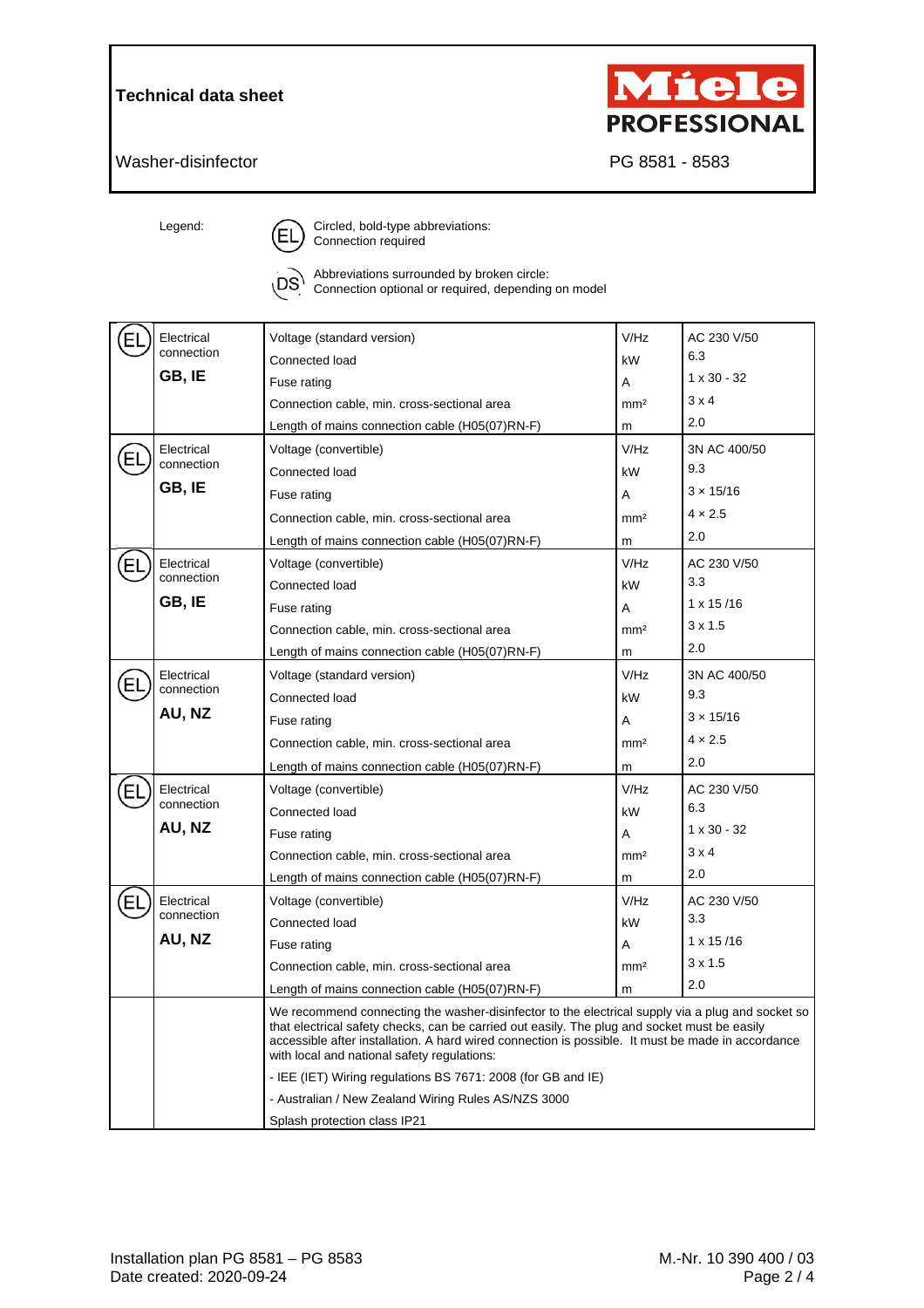|  | Equipotential<br>bonding and<br>protective earth                                                                                                                    | There is a screw connection point at the back of the washer-disinfector, to which equipotential<br>bonding can be connected if required.                                                                 |             |                  |  |  |
|--|---------------------------------------------------------------------------------------------------------------------------------------------------------------------|----------------------------------------------------------------------------------------------------------------------------------------------------------------------------------------------------------|-------------|------------------|--|--|
|  | conductor                                                                                                                                                           | Connect equipotential bonding and protective earth conductor!                                                                                                                                            |             |                  |  |  |
|  | External<br>dispensing<br>(optional)<br>(note machine                                                                                                               | Connection for up to two dispensing units for liquid agents on the<br>back panel.                                                                                                                        |             |                  |  |  |
|  | model)                                                                                                                                                              |                                                                                                                                                                                                          |             |                  |  |  |
|  | Network/<br>printer connection<br>(optional)                                                                                                                        | Optional machine interface for transmission or process data<br>output<br>Communication module (not supplied)<br>Ethernet module or RS232 module (install electrical sockets near<br>machine if required) |             |                  |  |  |
|  |                                                                                                                                                                     | Connections/installation must comply with:<br>- IEC 60950                                                                                                                                                |             |                  |  |  |
|  |                                                                                                                                                                     | - AS/NZS 60950 (for AU and NZ)                                                                                                                                                                           |             |                  |  |  |
|  | Cold water                                                                                                                                                          | Two cold water connections are required for models with a steam condenser (DK). The second<br>cold water hose can be connected using the Y-piece provided.                                               |             |                  |  |  |
|  |                                                                                                                                                                     | Maximum temperature                                                                                                                                                                                      | $^{\circ}C$ | 20               |  |  |
|  |                                                                                                                                                                     | Max. water hardness                                                                                                                                                                                      | mmol/l      | 12.6             |  |  |
|  |                                                                                                                                                                     |                                                                                                                                                                                                          | °dH         | 70               |  |  |
|  |                                                                                                                                                                     | Minimum flow pressure                                                                                                                                                                                    | kPa         | 200              |  |  |
|  |                                                                                                                                                                     | Minimum flow pressure with extended water intake                                                                                                                                                         | kPa         | 100              |  |  |
|  |                                                                                                                                                                     | Maximum pressure                                                                                                                                                                                         | kPa         | 1,000            |  |  |
|  |                                                                                                                                                                     | Flow rate                                                                                                                                                                                                | l/min       | 7.5              |  |  |
|  |                                                                                                                                                                     | On-site threaded union in accordance with (flat seal):<br>- DIN 44991<br>- AS 3688 (for AU and NZ)                                                                                                       | Inch        | 3/4" male thread |  |  |
|  |                                                                                                                                                                     | Length of cold water inlet hose                                                                                                                                                                          | m           | Approx. 1.7      |  |  |
|  |                                                                                                                                                                     | Length of steam condenser hose                                                                                                                                                                           | m           | Approx. 1.7      |  |  |
|  |                                                                                                                                                                     | Connection to a drinking water supply in the UK requires the installation of an additional WRAS<br>approved non-return device.                                                                           |             |                  |  |  |
|  |                                                                                                                                                                     | For Australia and New Zealand: This machine must be connected to the potable water supply via<br>the non-return valve (dual check valve) supplied with the machine.                                      |             |                  |  |  |
|  | Hot water                                                                                                                                                           | Maximum temperature                                                                                                                                                                                      | $^{\circ}C$ | 65               |  |  |
|  |                                                                                                                                                                     | Max. water hardness                                                                                                                                                                                      | mmol/l      | 12.6             |  |  |
|  |                                                                                                                                                                     |                                                                                                                                                                                                          | °dH         | 70               |  |  |
|  | (PG 8581<br>note machine<br>version)                                                                                                                                | Minimum flow pressure                                                                                                                                                                                    | kPa         | 200              |  |  |
|  |                                                                                                                                                                     | Minimum flow pressure with extended water intake                                                                                                                                                         | kPa         | 40               |  |  |
|  |                                                                                                                                                                     | Maximum pressure                                                                                                                                                                                         | kPa         | 1,000            |  |  |
|  |                                                                                                                                                                     | Flow rate                                                                                                                                                                                                | l/min       | 7.5              |  |  |
|  |                                                                                                                                                                     | On-site threaded union in accordance with (flat seal):<br>- DIN 44991<br>- AS 3688 (for AU and NZ)                                                                                                       | Inch        | 3/4" male thread |  |  |
|  |                                                                                                                                                                     | Length of hot water inlet hose                                                                                                                                                                           | m           | Approx. 1.7      |  |  |
|  |                                                                                                                                                                     | Connection to a drinking water supply in the UK requires the installation of an additional WRAS                                                                                                          |             |                  |  |  |
|  | For Australia and New Zealand: This machine must be connected to the potable water supply via<br>the non-return valve (dual check valve) supplied with the machine. |                                                                                                                                                                                                          |             |                  |  |  |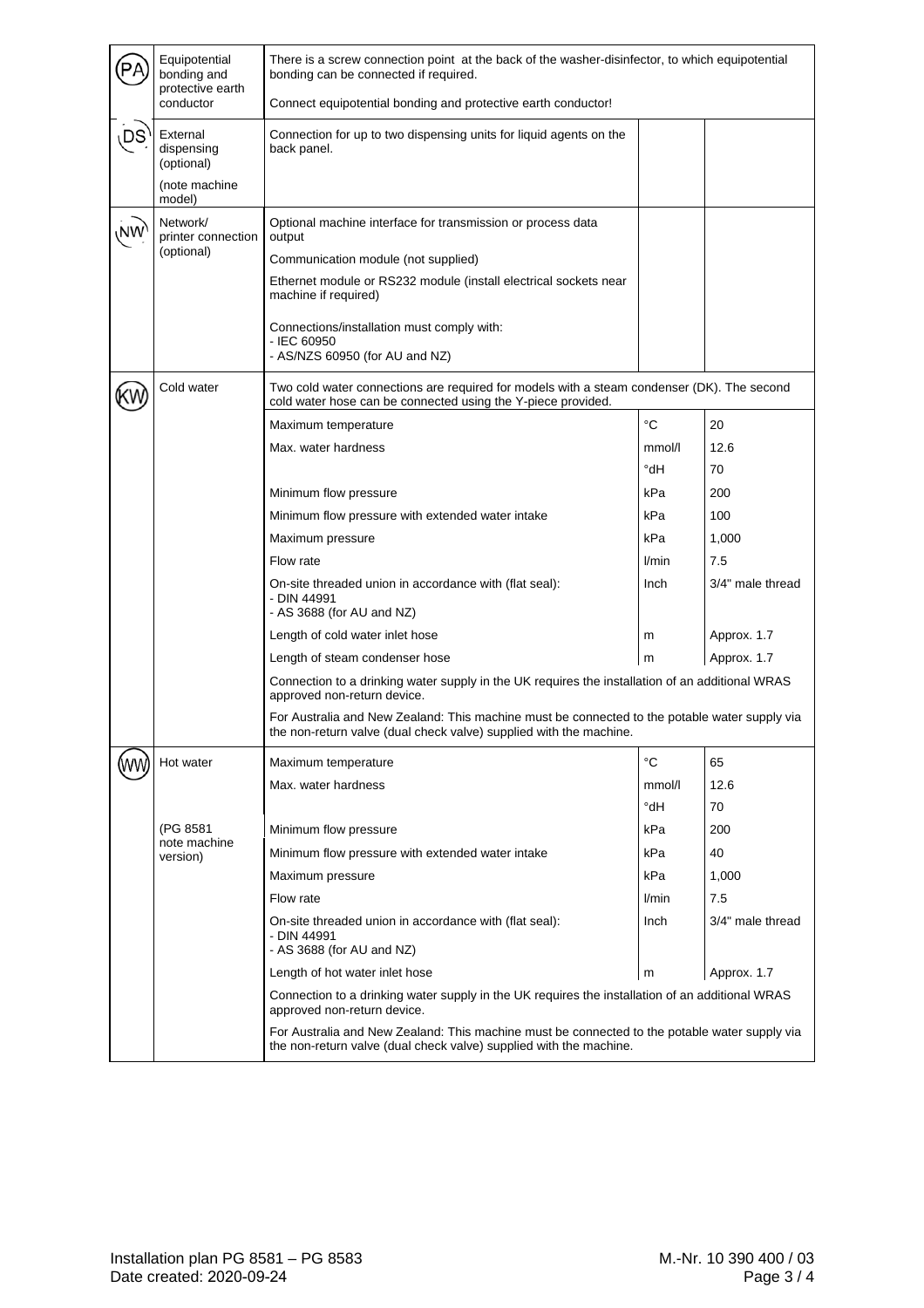|  | Demineralised<br>water       | Maximum temperature                                                                                                                                                                                                   | °C    | 65               |  |  |
|--|------------------------------|-----------------------------------------------------------------------------------------------------------------------------------------------------------------------------------------------------------------------|-------|------------------|--|--|
|  |                              | Minimum flow pressure (AD pressure resistant)                                                                                                                                                                         | kPa   | 200              |  |  |
|  |                              | Minimum flow pressure with extended water intake                                                                                                                                                                      | kPa   | 30               |  |  |
|  |                              | Maximum pressure (AD pressure resistant)                                                                                                                                                                              | kPa   | 1,000            |  |  |
|  |                              | Flow rate                                                                                                                                                                                                             | l/min | 7.5              |  |  |
|  | (PG 8581                     | On-site threaded union in accordance with (flat seal):                                                                                                                                                                | Inch  | 3/4" male thread |  |  |
|  | note machine<br>version)     | - DIN 44991<br>- AS 3688 (for AU and NZ)                                                                                                                                                                              |       |                  |  |  |
|  |                              | Length of demin. water inlet hose                                                                                                                                                                                     | m     | Approx. 1.7      |  |  |
|  |                              | For Great Britain and Ireland: Connection to a drinking water supply requires the installation of an<br>additional WRAS approved non-return device.                                                                   |       |                  |  |  |
|  |                              | For Australia and New Zealand: The demineralised water supply system must meet local and<br>national regulations and include a backflow prevention device at first point on entry when<br>connected to potable water. |       |                  |  |  |
|  | PG 8583 only:                | Model with feed pump for unpressurised demineralised water (ADP)                                                                                                                                                      |       |                  |  |  |
|  |                              | Minimum flow pressure (AD unpressurised)                                                                                                                                                                              | kPa   | 8.5              |  |  |
|  |                              | Maximum pressure (AD unpressurised)                                                                                                                                                                                   | kPa   | 60               |  |  |
|  |                              | Machine connection nipple (outer dia. x I)                                                                                                                                                                            | mm    | 6 x 30           |  |  |
|  |                              | Hose from supply container to machine to be fitted on site                                                                                                                                                            |       |                  |  |  |
|  | Waste water                  | Drainage temperature                                                                                                                                                                                                  | °C    | 93               |  |  |
|  |                              | Length of drain hose                                                                                                                                                                                                  | m     | Approx. 1.4      |  |  |
|  |                              | Max, drain hose extension                                                                                                                                                                                             | m     | Approx. 4.0      |  |  |
|  |                              | Max. drain pump head height from base of machine                                                                                                                                                                      | m     | 1.0              |  |  |
|  |                              | Max. transient flow rate                                                                                                                                                                                              | l/min | 16               |  |  |
|  |                              | On-site sleeve for drain hose (dia. x length)                                                                                                                                                                         | mm    | $22 \times 30$   |  |  |
|  |                              | It is advisable to lay the drain hose in a curve min. 600 mm above<br>floor level to the drainage point.                                                                                                              |       |                  |  |  |
|  | Machine feet                 | Height-adjustable                                                                                                                                                                                                     | mm    | $-0/+60$         |  |  |
|  |                              | Machine foot diameter                                                                                                                                                                                                 | mm    | 35               |  |  |
|  |                              | Machine foot socket                                                                                                                                                                                                   | M     | 8                |  |  |
|  | Heat dissipation             | Heat dissipation through heat radiation                                                                                                                                                                               | kWh/h | 0.35             |  |  |
|  | rate to installation<br>site | Load heat dissipation on removal                                                                                                                                                                                      | kWh/h | 0.40             |  |  |
|  | Machine data                 | Undercounter height                                                                                                                                                                                                   | mm    | 820              |  |  |
|  |                              | Height incl. lid                                                                                                                                                                                                      | mm    | 835              |  |  |
|  |                              | Width                                                                                                                                                                                                                 |       | 598              |  |  |
|  |                              |                                                                                                                                                                                                                       | mm    | 598              |  |  |
|  |                              | Depth                                                                                                                                                                                                                 | mm    |                  |  |  |
|  |                              | Door height                                                                                                                                                                                                           | mm    | 622              |  |  |
|  |                              | Net weight                                                                                                                                                                                                            | kg    | 74               |  |  |
|  |                              | Floor load in operation                                                                                                                                                                                               | N     | 1,200            |  |  |
|  |                              | Min. access width, incl. transport pallet                                                                                                                                                                             | mm    | 670              |  |  |
|  |                              | Min. access depth incl. transport pallet                                                                                                                                                                              | mm    | 740              |  |  |
|  |                              | Min. access height, incl. transport pallet                                                                                                                                                                            | mm    | 920              |  |  |
|  | Installation<br>conditions   | Permissible ambient temperature                                                                                                                                                                                       | °C    | $5 - 40$         |  |  |
|  |                              | Maximum relative humidity                                                                                                                                                                                             | ℅     | 80               |  |  |
|  |                              | Max. installation above sea level                                                                                                                                                                                     | m     | 1,500            |  |  |

It is essential to observe the installation instructions when installing the washer-disinfector.

In order to reduce the risk of steam damage, the area around the washer-disinfector should be limited to furniture and fittings that are designed for use in commercial environments.

Installation should only be performed by qualified fitters in accordance with valid regulations, relevant standards and health and safety codes! All rights reserved! Measurements in mm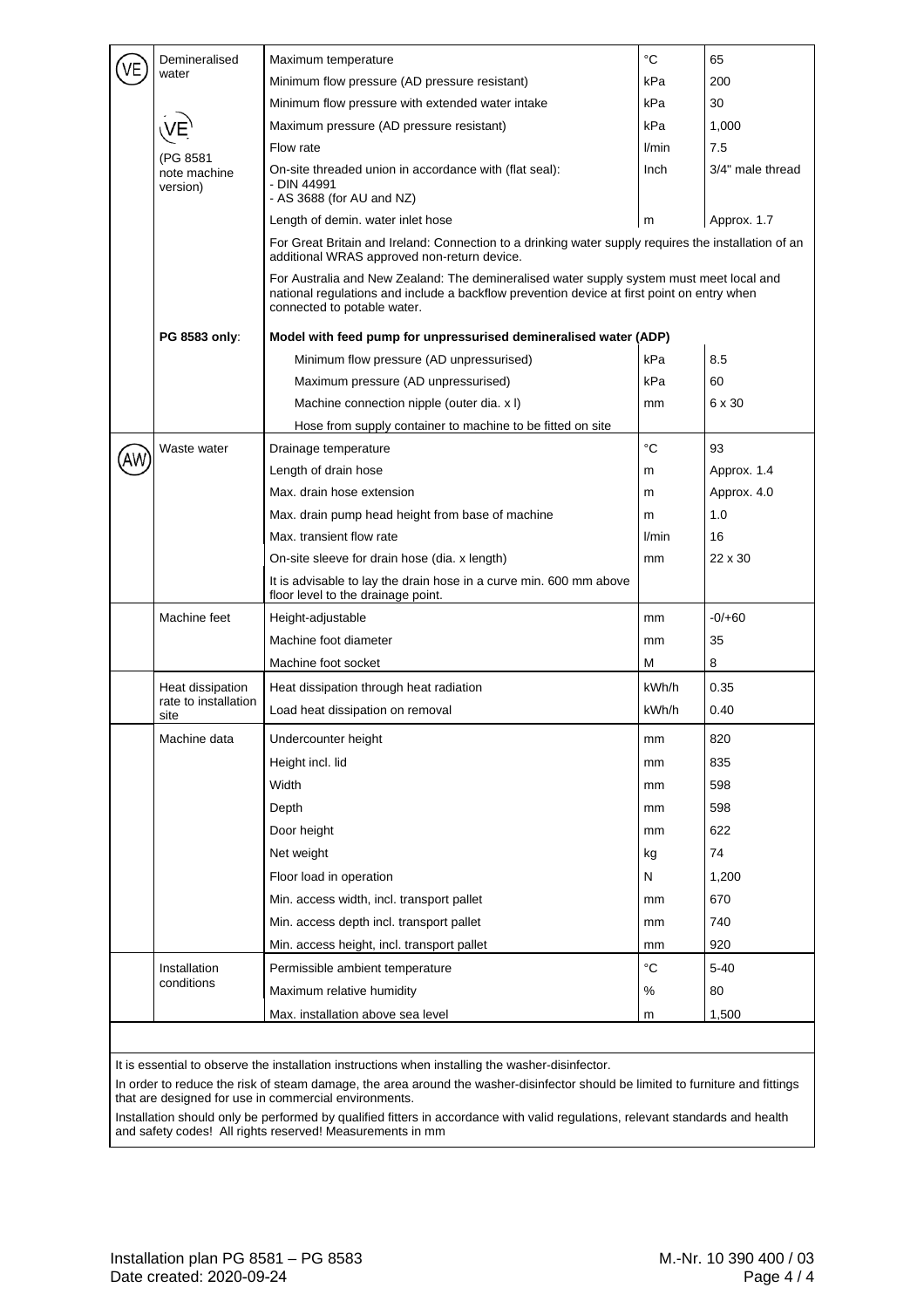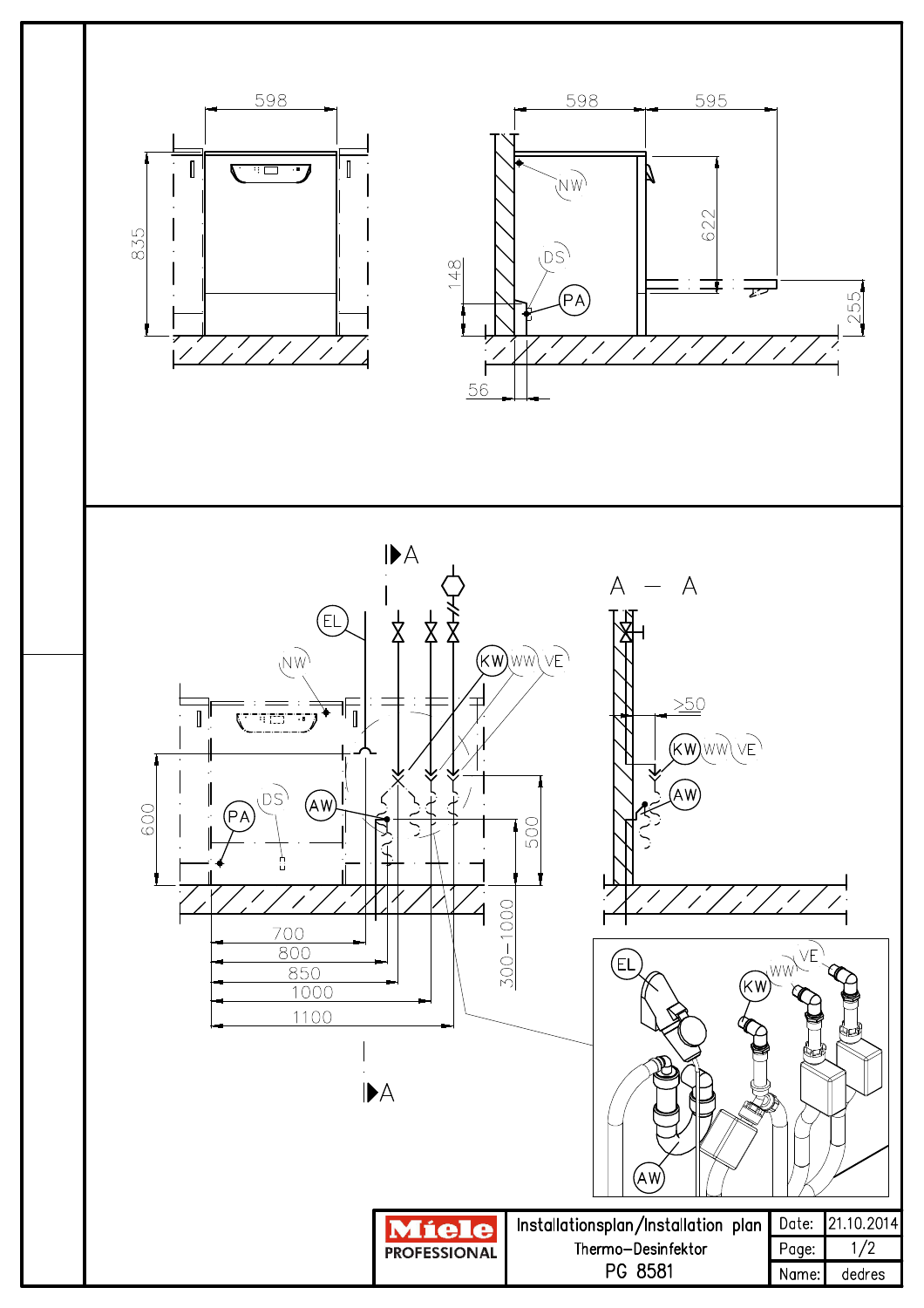![](_page_5_Figure_0.jpeg)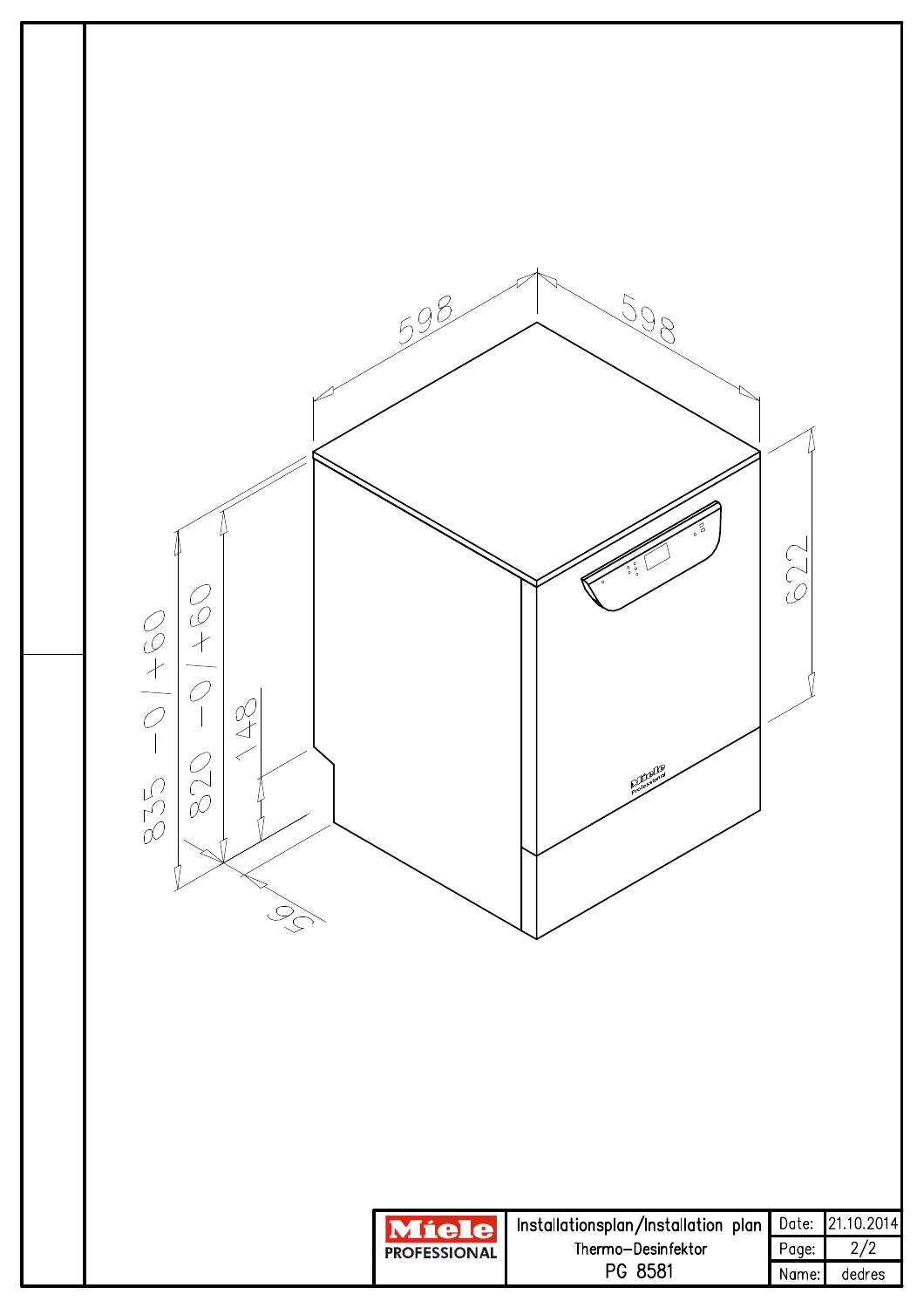![](_page_6_Figure_0.jpeg)